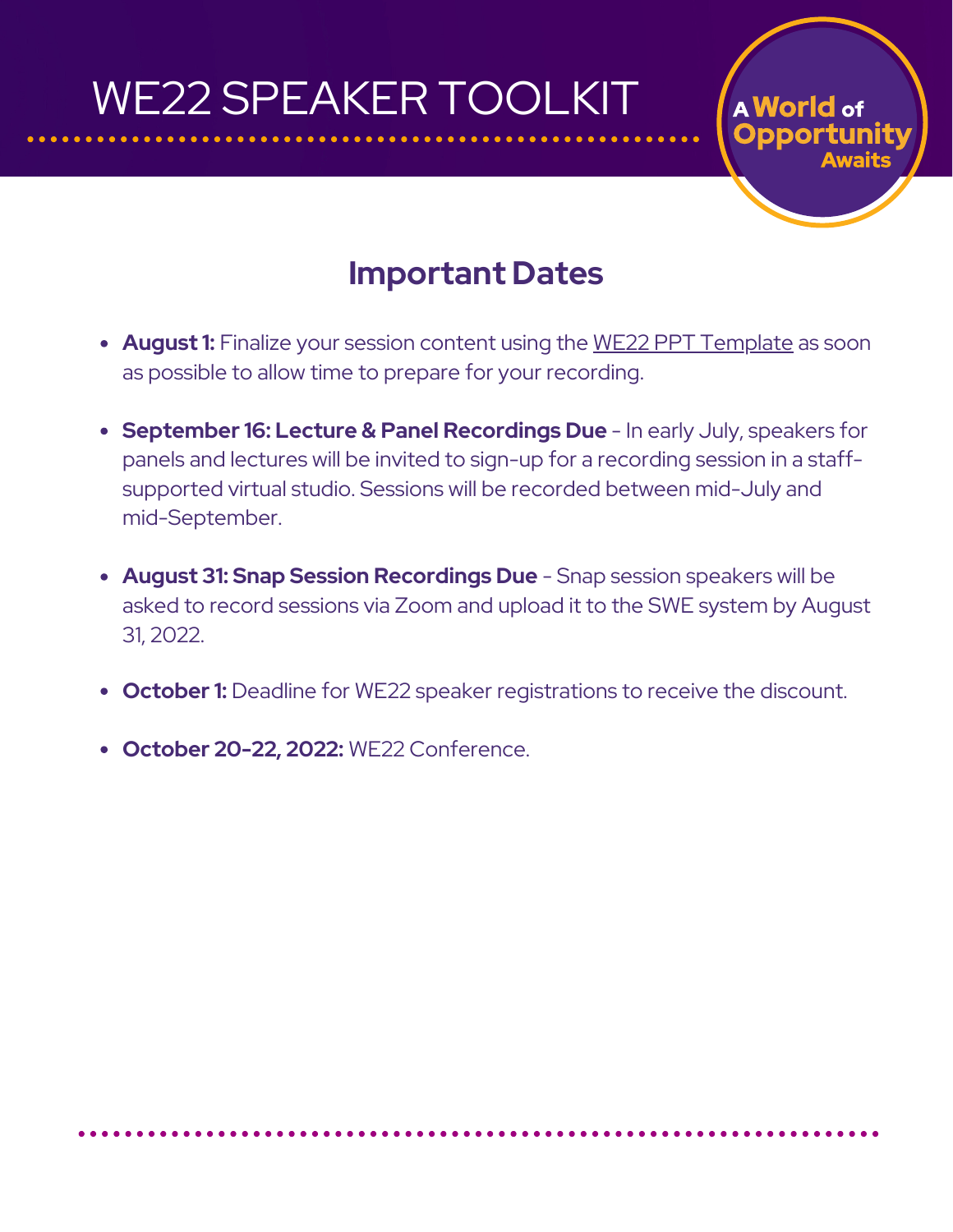### WE22 Conference Formats & Time Limits

It is very important to not go over the allotted time for both recordings and in-person presentations. See the table below for the length of each presentation format.

**Format Types Recording In-Person** Listen & Learn Lecture | 30 minutes 45 minutes total (30 minutes lecture and 15 minutes Q&A) Engaged Exchange (Panel Discussion) 45 minutes 60 minutes total (45 minutes discussion and 15 minutes Q&A) Snap Session 15 minutes 15 minutes plus 5 minutes of Q&A.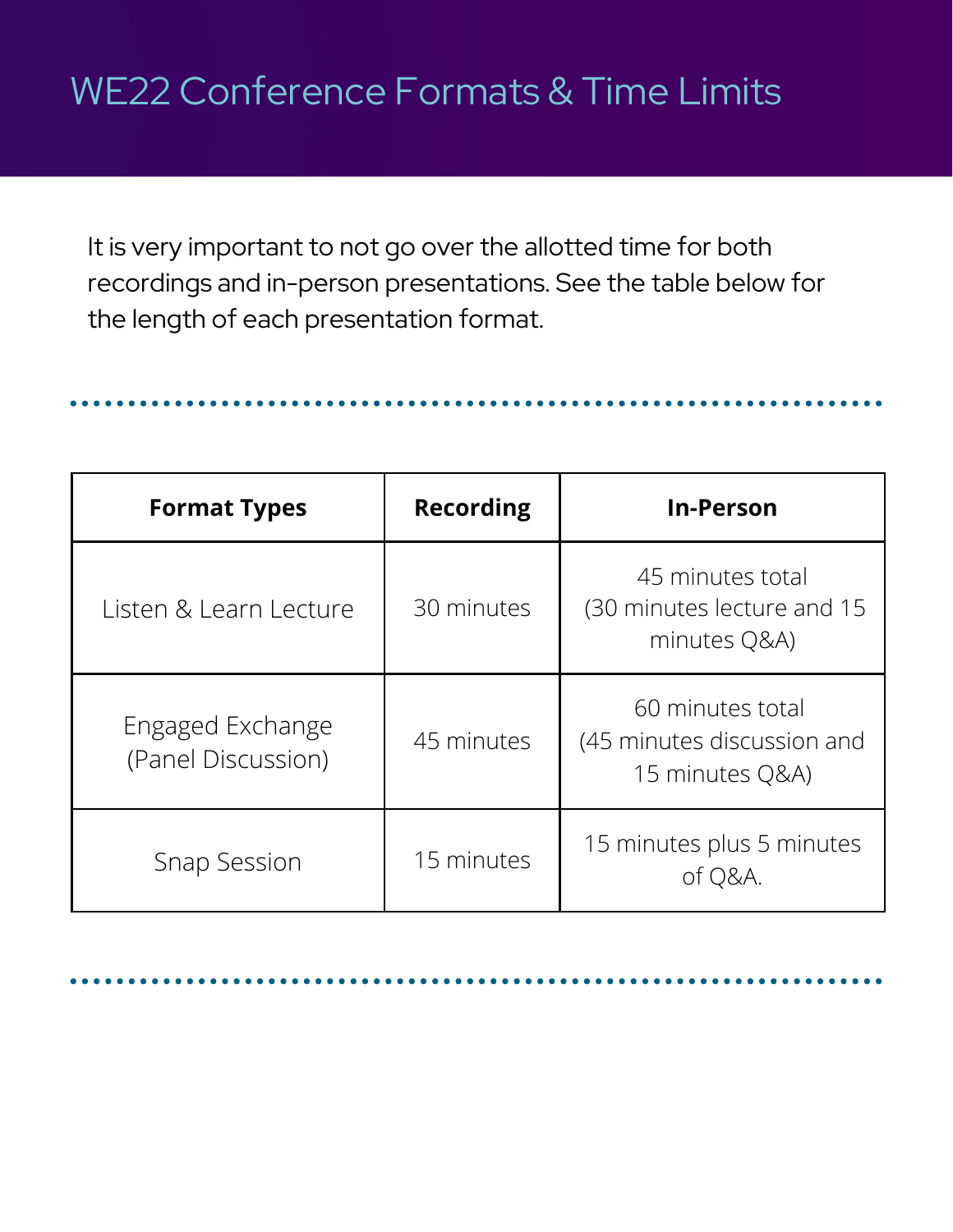### SESSION RECORDING GUIDELINES

To create quality WE22 learning experiences, all recorded sessions will be reviewed to ensure the content meets the established guidelines.



**If your recording does not meet the guidelines, you will be required to rerecord your session within a few days.**

☐ **STEP 1: Use the WE22 Content Outline (shown on the next page) to create your content.** Finalize the content and review it several times prior to recording it.

☐ **STEP 2: Record Your Session .** Refer to SWE's Guidance for Remote [Presenter](https://we21.swe.org/wp-content/uploads/2021/07/20-WE21-004-WE21-Branded-Documents-Guidance-Sheet.pdf) Tips.

- **Snap Sessions are Due August 31 -** Snap sessions speakers should record sessions via Zoom and upload it to the SWE system by August 31, 2022.
- **Lectures & Panels are Due September 16** In early July, speakers will be invited to sign-up for a recording session in a staff-supported virtual studio. Sessions will be recorded between mid-July and mid-September.

☐ **STEP 3: Rename Your Recording File.** SWE requires speakers to rename the recording files to the last 6 numbers of the session ID + first 4 letters of the title (i.e., 000148 savi, 001273 brea).

☐ **STEP 4: Rename Speaker Photos.** All sessions are required to upload speaker photos. Begin by renaming each speaker photo to speakers' first and last names.

☐ **STEP 5: Save & Rename a PDF Copy of Your Presentation**. Presentations are a critical components of the learning experiences; therefore, speakers are required to submit a copy of the session using the following steps:

- Save your PPT slides as a PDF [two-slide](https://nutsandboltsspeedtraining.com/powerpoint-tutorials/how-to-print-multiple-slides-on-one-page/) handout.
- o Rename session PDF using the last 6 numbers of the session ID + first 4 letters of the title (i.e., 000148\_savi, 001273\_brea).

☐ **STEP 6: Upload Your Recording, Speaker Photos, and PDF Copy of Presentation to SWE's Dropbox Account.by the due dates.** Upload the recording to the correct session ID folder in [SWE's](https://www.dropbox.com/sh/wzyvx1g2pjaf3k4/AADI-tUMUJg9kfLc8ASiWHaAa?dl=0) [Dropbox](https://www.dropbox.com/sh/wzyvx1g2pjaf3k4/AADI-tUMUJg9kfLc8ASiWHaAa?dl=0) account. The link can be found on the Speaker Resources page at www.we22.swe.org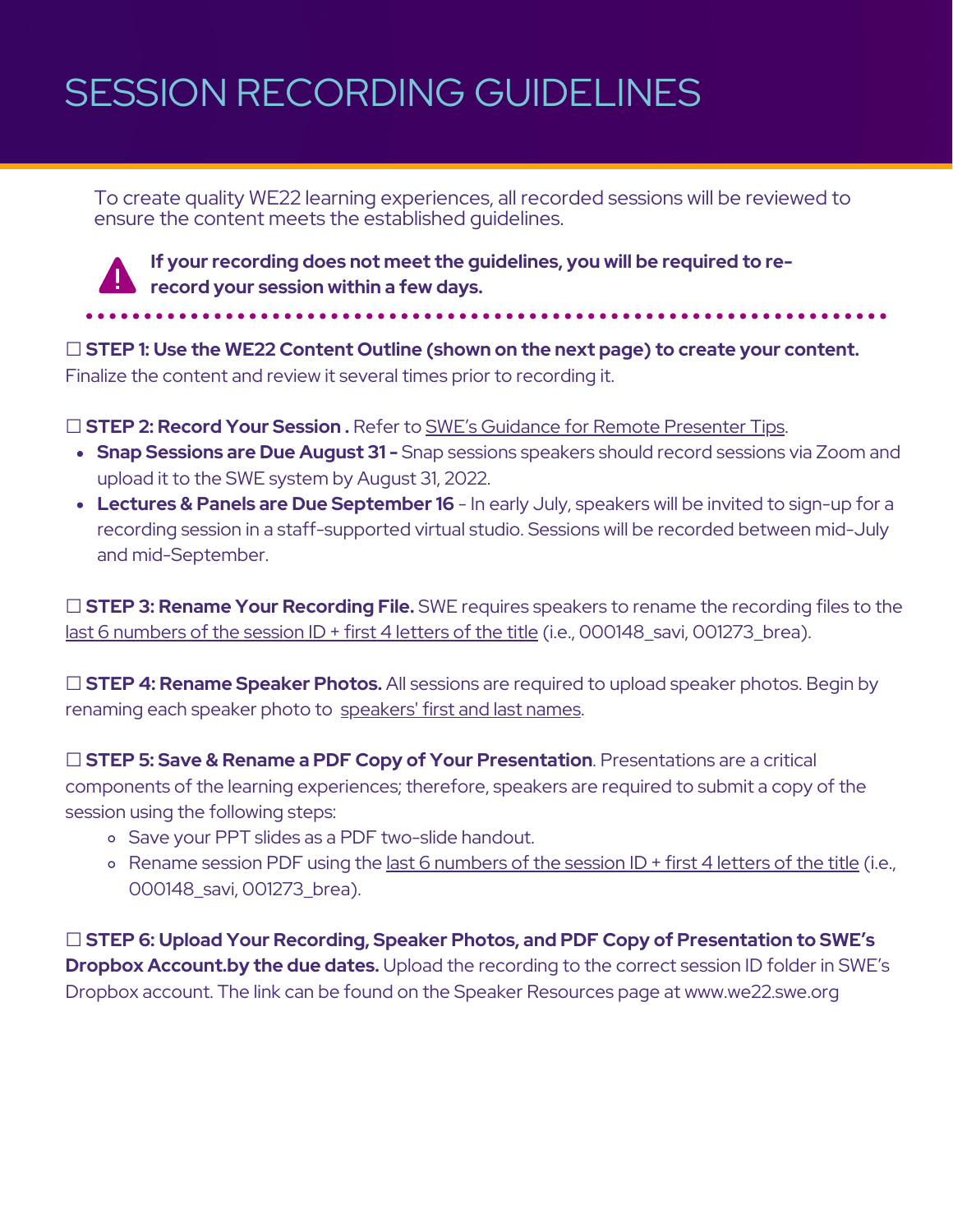# CONTENT OUTLINE

**Instructions**: Use the steps below to create your WE22 session. All referenced SWE materials are also available for download on the WE22 Speaker [Resource](https://we22.swe.org/resources/speaker-resources/) page.

#### ☐ **Review the WE Speaker [Orientation](https://rise.articulate.com/share/T5RePAJ6Szufb8wgpN3olfaIugzuPvrK#/)**

#### ☐ **Use the WE22 PPT [template](https://drive.google.com/file/d/1j-9cyf5HhZhj4uX5XXXImAFtlFhtf5x9/view)**

☐ **Introduce Yourself.** When introducing yourself, please offer what pronouns you use. This lessens gender assumptions and promotes a welcoming and safe space. Feel free to also share your background and expertise with the topic.

#### ☐ **Introduce the Session.**

- What problem are you addressing?
- Why Is it relevant to WE22 attendees?
- Learning outcomes: What will learners be able to do after participating in your session?

☐ **Identify 2-3 Solutions to the Identified Problem.** Attendees come from a variety of personal and career backgrounds. Recommend solutions that appeal to SWE's diverse membership.

#### ☐ **Bias-Free Language.**

- By using bias-free, inclusive language we can serve various communities and ensure our content is accessible, does not exclude or offend members.
- Use [bias-free](https://apastyle.apa.org/style-grammar-guidelines/bias-free-language/historical-context) language as articulated by the American Psychological Association; Review the Publication Manual of the American [Psychological](https://apastyle.apa.org/style-grammar-guidelines/bias-free-language) Association style, 7th edition, Chapter 5 for tips about how to reduce bias.

☐ **Prepare a Conclusion**. Summarize content reminding attendees of the stated learning outcomes and ways they can use the content.

☐ **Encourage Attendees to Complete the Survey.** Include the QR code slide (in the WE22 PPT template) and encourage attendees to complete the survey.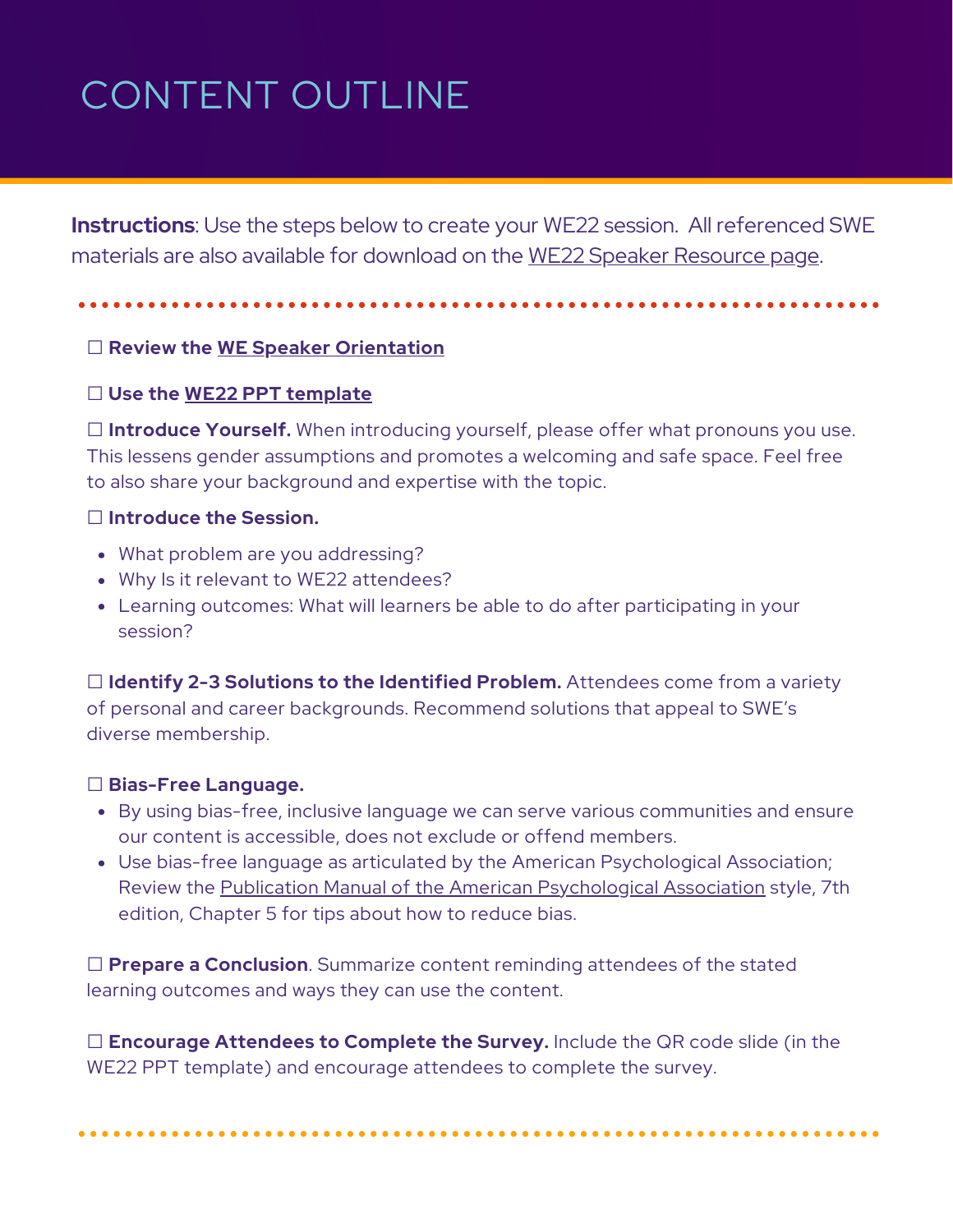### Best Practices for Accessible Presentations

**The Society of Women Engineers thrives to hold sessions where barriers do not exist that may exclude people from attending and participating.**

### Accessible Powerpoint

\*\*\*\*\*\*\*\*\*\*\*\*\*\*\*\*\*\*\*\*\*

- To ensure accessibility in your presentation, SWE recommends best practices from WebAim [\(https://webaim.org/techniques/powerpoint/](https://webaim.org/techniques/powerpoint/))
- Use an easy-to-read font and make sure text is not too small (size 20 or bigger).
- Keep text to a minimum (6-8 lines per slide, no more than 30 words per slide)
- Do not use color as the only way to convey information. Use of colors can be helpful in a presentation, but it can be an issue if members of your audience have some form of colorblindness.
- Use visuals, graphics and media more than text. When using visuals try to incorporate a display of culturally and ethically diverse populations.
- Transitions and animations should be simple.
- Use clear and simple language. If you have embedded video, ensure the video is captioned.
- If you have embedded audio, include a transcript.